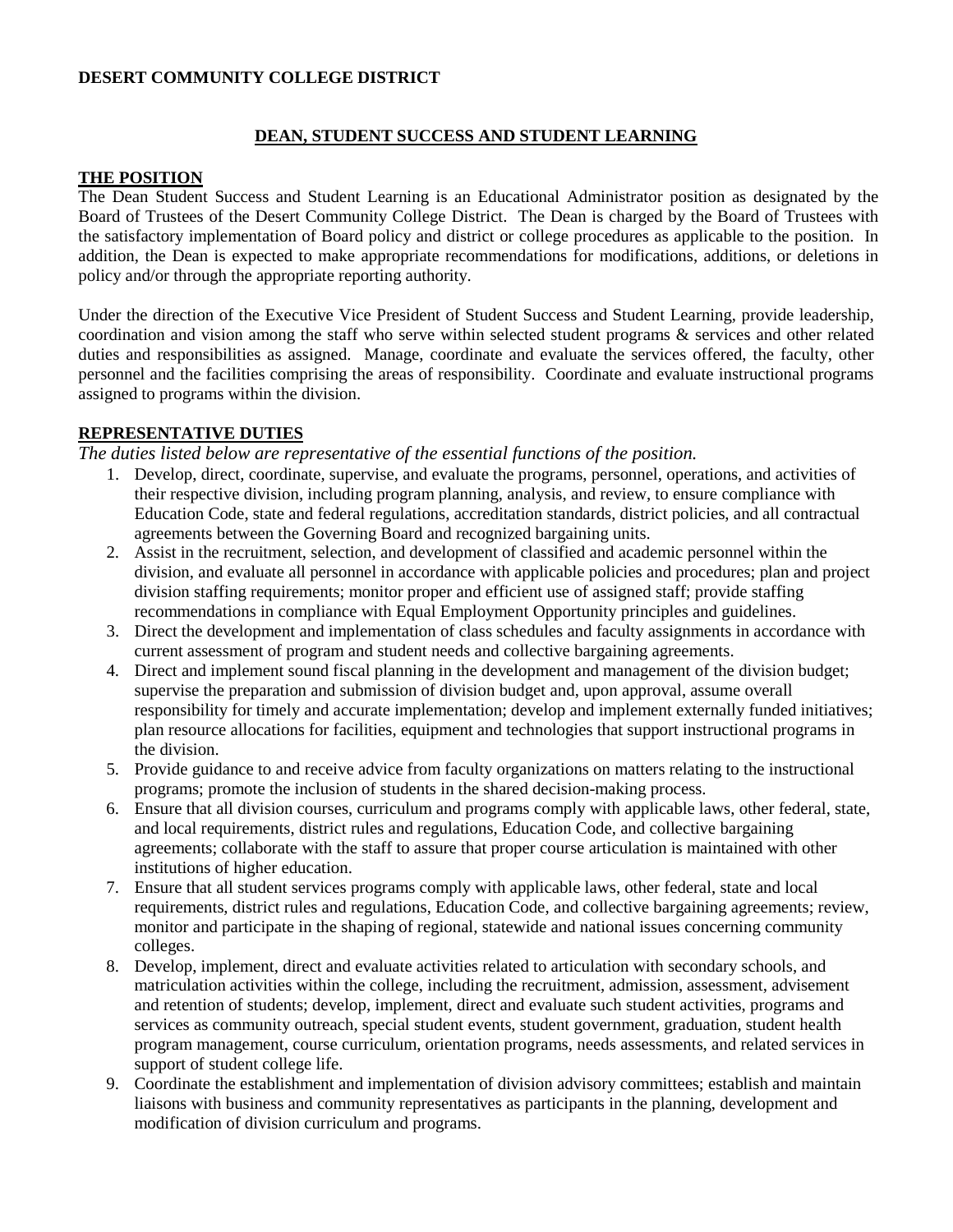#### **Dean, Student Learning and Student Success Page 2**

# 10. Promote and participate in the application of computer technology to division programs and activities; use a variety of computer software to research, enter, modify and retrieve data for preparation of reports, correspondence and other written materials.

- 11. Participates as community representatives in the planning, development and modification of division curriculum and programs.
- 12. Keep abreast of emerging services, methodologies, and technologies relevant to division.
- 13. Coordinate and prepare timely, accurate and comprehensive reports and responses to all required state, federal, and district and college departments.
- 14. Serve on management councils and other college and district committees.
- 15. Perform other duties as assigned.

## **REQUIRED PROFICIENCIES**

Knowledge, experience and abilities to perform the above listed responsibilities and functions in an efficient, effective, harmonious manner.

## **KNOWLEDGE AND ABILITIES**

## **Political Leadership:**

**Effective and Proactive Communicator**—Proactively and effectively communicates the vision and goals of the school, plans for the future, and successes and challenges to all stakeholders. **Responsive to Input**—Actively seeks out input from stakeholders and takes all perspectives into consideration when making decisions. **Garners Support**—Is an ambassador for education, the school, teachers, parents, and students that engenders support.

## **Managerial/Administrative Leadership:**

**Balances Priorities**—Organizes time and delegates responsibilities to balance administrative/managerial, educational, and political leadership priorities. **Fosters Shared Leadership**—Fosters shared leadership that takes advantage of individual expertise, strengths, and talents, and encourages professional growth. **Maintains Accountability**—Establishes high standards of accountability for self and others. **Continuous Improvement of Leadership**—Is motivated to continuously improve leadership skills through, professional development, selfreflection, and utilization of input from others. **Encourages Innovation**—Employs innovative and effective solutions to complex problems.

## **Educational/Instructional Leadership:**

**Instructional Vision**—Ensures that instructional practices are guided by a common, research-based instructional vision that articulates what students do to effectively learn the subject. **Continuous Improvement of Instruction**—Aligns resources (i.e., professional development, allocation of teacher time, budget decisions), policies, and procedures (i.e., school improvement plans, teacher evaluation) toward continuous improvement of instructional practice guided by the instructional vision. **High Expectations**—Sets high expectation for all students academically, behaviorally, and in all aspects of student wellbeing**. Constructive School Culture**—Establishes a safe, collaborative, and supportive school culture that places high priority on ensuring that students are successful in school and in life.

## **MINIMUM QUALIFICATIONS:**

The Desert Community College District has established the following hiring criteria for all educational administrative positions:

Minimum qualifications for service as an Educational Administrator shall be both of the following in accordance with Title 5 section 53420:

- Possession of a master's degree; and
- One year of formal training, internship, or leadership experience reasonably related to the administrator's administrative assignment.